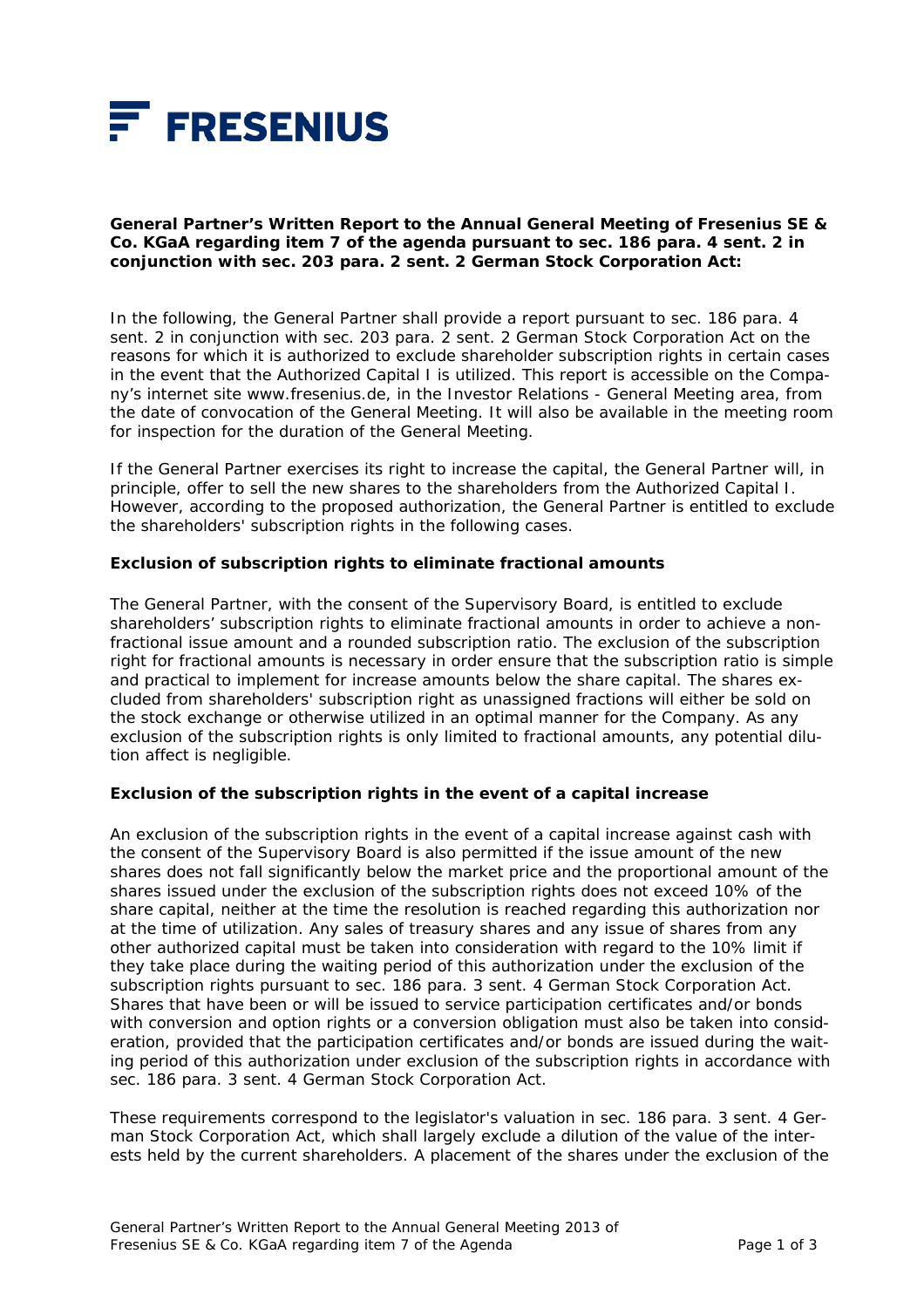- Convenience Translation -

subscription rights affords the opportunity to generate a higher inflow of funds than in the case of an issue in which subscription rights are granted. It enables market-sensitive pricing and the highest possible income from sale as the placement can be executed immediately after specifying the issue price. In the event of an offer of sale to all shareholders, the subscription price can be published until no later than three days prior to the expiration of the subscription period pursuant to sec. 186 para. 2 sent. 2 German Stock Corporation Act. But, even where this room for maneuver is utilized, there would be a risk of a change in price over several days which, in turn, would result in discounts when setting the selling price. The length of the subscription period would also not allow the company to react to favorable market conditions in the short term. The opportunity to execute a capital increase under exclusion of the subscription rights will allow the General Partner of Fresenius SE & Co. KGaA to take the necessary measures to strengthen the equity base for future business development under optimal conditions. The decisive market price is the market price at the time the General Partner effectively sets the sale price. As market volatility may potentially result in short-term price fluctuations, a decision to determine whether an average price over a few days or a price at a certain reference date is to be specified shall not be made in advance. This shall be determined in each individual case.

## **Exclusion of the subscription rights in the event of a capital increase against contributions in kind**

In the event of a capital increase against contributions in kind, the General Partner, with the consent of the Supervisory Board, is entitled to exclude subscription rights, if the Authorized Capital I is used to acquire a company, parts of a company or an interest in a company.

Without the exclusion of subscription rights, the Authorized Capital I could not be used to finance acquisitions for the purpose specified above. The authorization to grant the company's ordinary shares against contributions in kind is expected to give the company the necessary scope to exploit beneficial opportunities to acquire companies, parts of companies or interests in companies both quickly and flexibly. In particular, in order to remain competitive at an international level, the company must always be in a position to act quickly and flexibly on international markets in the interests of their shareholders. The Authorized Capital I in connection with the opportunity to exclude subscription rights in the event of a capital increase against contributions in kind addresses this issue. It provides the opportunity to offer consideration of the company's shares rather than cash in the event that an acquisition opportunity emerges. This protects the liquidity of the company. The debt level will also remain manageable. The pecuniary interests of the shareholders are protected by the obligation placed on the General Partner to issue the new shares at an issue price corresponding to sec. 255 para. 2 German Stock Corporation Act, which is proportional to the value of the contribution in kind when utilizing the authorization. The market price shall be decisive when calculating the value of the shares granted as consideration. However, a schematic link to a market price is not planned, in particular, in order to prevent the results of negotiations being put at risk by fluctuations in the market price.

## **Limitation of the overall scope of capital increases free from subscription rights**

The General Partner may only exercise the aforementioned powers to exclude subscription rights to the extent that the proportional amount of all shares issued subject to an exclusion of subscription rights does not exceed 20% of the share capital, neither at the time when the authorizing resolution is adopted nor at the time when these powers are exercised. This restricts the overall scope of shares that may be issued from Authorized Capital I free from subscription rights. If, during the period of validity of the Authorized Capital I until its utili